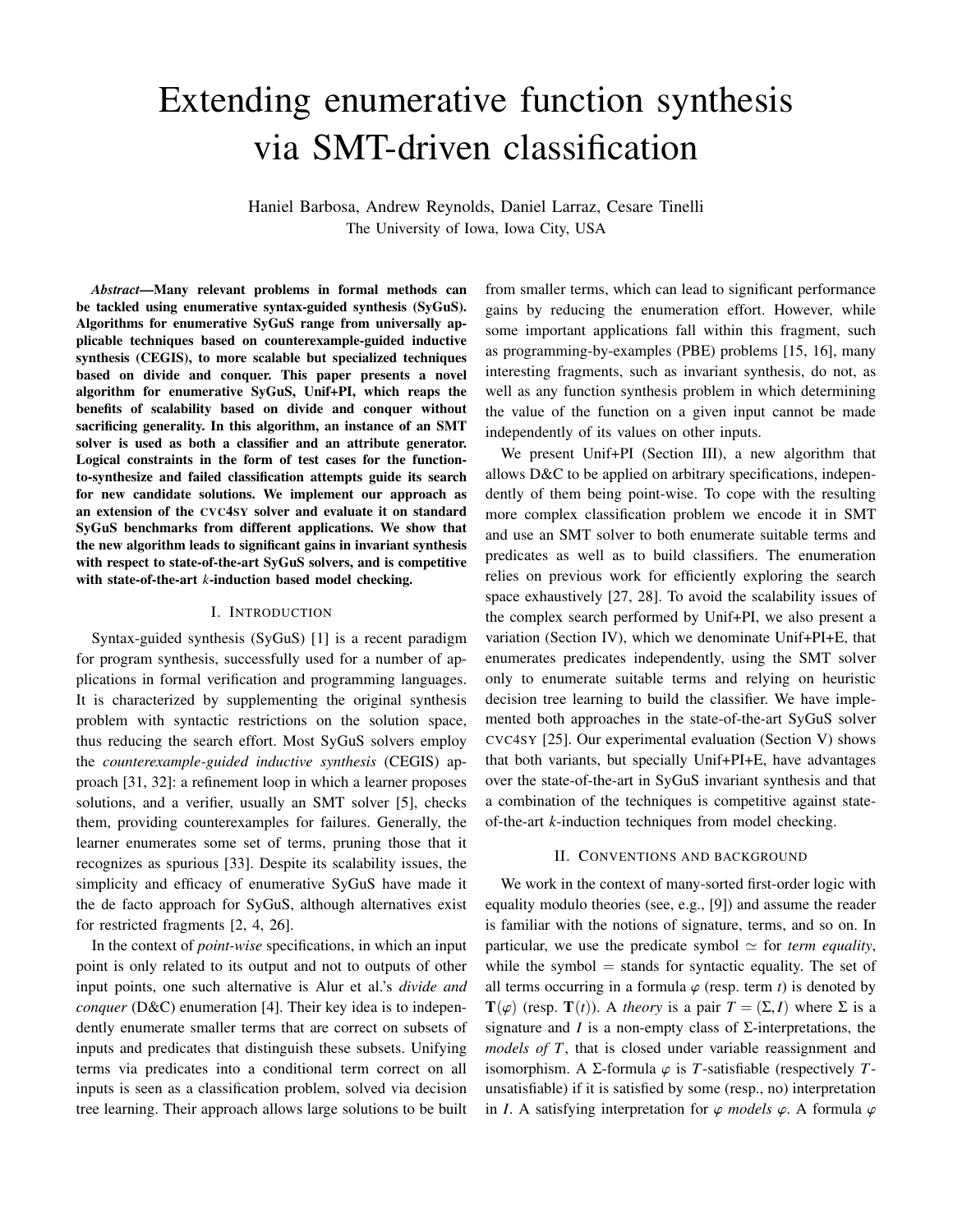is *valid in T* (or *T-valid*), written  $\models$ *T*  $\varphi$ , if every model of *T* is a model of  $\varphi$ . We use  $\bar{a}$  to denote the tuple  $(a_1, \ldots, a_n)$ ,  $t[\bar{x}]$  for a term that may depend on  $\bar{x}$ , and  $t[\bar{x} \mapsto \bar{s}]$  for the corresponding term where the terms  $\bar{x}$  are substituted for  $\bar{s}$ .

A SyGuS problem for a function *f* in a background theory *T* consists of *semantic restrictions*, or a specification, for *f* given by a *T*-formula of the form  $\exists f.\varphi[f]$ , and *syntactic restrictions* on the definitions for *f* , given by a context-free grammar *R*. A *solution for f* is a lambda term  $\lambda \bar{x}$ . *e* such that  $\varphi[f \mapsto \lambda \bar{x}, e]$ is in the language generated by *R* and is *T*-valid (modulo beta-reductions). For brevity, we will drop the lambda prefix when it is clear from context. We say a specification  $\exists f, \varphi[f]$ is *point-wise* if for each clause *C* in its conjunctive normal form, every application of  $f$  in  $T(C)$  is the same term.

# *A. Enumerative Syntax Guided Synthesis*

Enumerative SyGuS solving produces candidate solutions for the function to synthesize via exhaustive generation of all expressions from *R*'s language, in increasing order of expression size. We define the *size of an expression* as the number of non-nullary symbols it contains, e.g., the expression *x* has size 0 and the expression ite( $x \geq y, x+1, y$ ) has size 3.

<span id="page-1-0"></span>*Example 1:* Consider synthesizing a binary integer function *f* satisfying the specification  $\exists f$ . ∀*x*<sub>1</sub>*x*<sub>2</sub>.  $\psi[f, x_1, x_2]$ , with a solution space defined by the context-free grammar *R* where:

$$
\psi = f(x_1, x_1) \simeq x_1 + 1 \wedge f(x_1, x_1 + 1) \simeq x_1
$$
  
\n
$$
R = A \to 0 | 1 | x_1 | x_2 | A + A | \text{ite}(B, A, A) |
$$
  
\n
$$
B \to A \leq A | \neg B
$$

The specification states that *f* relates integers and their successors: when applied over identical integers *f* yields their successor; and when applied over consecutive integers it yields the first one. A solution for *f* is  $e = \lambda x_1 x_2$ . ite( $x_2 \le x_1, x_1 +$ 1,  $x_1$ ), since it satisfies the specification by returning  $x_1 + 1$ when  $\models$ *T*  $x_2 \simeq x_1$  and  $x_1$  when  $\models$ *T*  $x_2 \simeq x_1 + 1$ . Moreover it is minimal since there is no smaller expression that is also a solution. Enumeration will discover this solution after considering *all* expressions of size zero: 0, 1, *x*, *x*2; then of size one:  $x_1 + x_2$ ,  $x_1 + 1$ , ...; of size two: ite( $x_1 \le x_2$ ,  $x_1$ , 1), ...; and possibly many others of size three.

# *B. Counterexample-guided inductive synthesis (CEGIS)*

In enumerative CEGIS [\[33\]](#page-8-4), counterexamples from failed candidates are used to generate *refinement lemmas*: concrete instantiations of the specification that the next candidate solutions must satisfy before being verified.

*Example 2:* To synthesize the function *f* from Example [1,](#page-1-0) say the first term in the enumeration is *x*. The verification of  $\psi[f \mapsto x_1]$  yields the counterexample  $\{x_1 \mapsto 1\}$ , with which we instantiate the specification and obtain the refinement lemma  $f(1, 1) \simeq 2 \wedge f(1, 2) \simeq 1$  (L1), which all subsequent candidate solutions must satisfy. Say we then consider the candidate solution 1. Since applying  $f \mapsto 1$  does not satisfy the above equalities, we discard it. The same goes for expressions *x*1,  $x_2$ ,  $x_1 + x_2$ , and so on for sizes 1 and 2. To find a candidate expression that meets the above equalities, it is necessary to reach size three, e.g., ite( $x_2 \le 1$ , 1+1, 1). Its verification fails, however, and the counterexample  $\{x_1 \mapsto 0\}$  generates the new refinement lemma  $f(0, 0) \simeq 1 \wedge f(0, 1) \simeq 0$  (L2). The next enumerated expression to satisfy both refinement lemmas is ite( $x_2 \leq x_1, x_1 + 1, x_1$ ), which is also a solution.

Often the bottleneck in enumerative CEGIS is generating candidate solutions, whereas invoking the verification oracle occurs relatively infrequently, as in the above example. Due to its exhaustiveness, this approach typically only performs well when solutions have relatively small term size, typically up to 5 for most grammars like the one in the previous example.

## *C. Divide and conquer enumeration (D&C)*

In point-wise specifications, such as in Example [1,](#page-1-0) refinement lemmas constitute a set of constraints on independent inputs, which can be seen as test points: a candidate only needs to be verified if it is correct on all test cases. The D&C algorithm implemented in EUSolver [\[4\]](#page-8-6) leverages this view by finding partial solutions, correct on subsets of the test points, and then attempting to combine them into a larger expression correct on all points. Candidates for partial solutions, i.e., terms of type of the function-to-synthesize, and conditions, i.e., predicates, are enumerated separately.

<span id="page-1-1"></span>*Example 3:* To synthesize the function from the previous examples, D&C also operates on a CEGIS loop. After (L1) is generated, inputs  $(1,1)$  and  $(1,2)$  become test points. The terms  $x_1 + 1$  and  $x_1$  are generated as solutions for the first and second points, respectively, and the predicate  $x_2 \leq x_1$  is generated as a separation condition for the points, allowing a candidate ite( $x_2 \leq x_1, x_1 + 1, x_1$ ) to be constructed and then verified as a solution. In contrast to CEGIS, which required enumeration up to size 3, a solution can be build by D&C from enumerated expressions that have size at most 1.

Combining terms and predicates into candidate solutions is done by solving a multi-label decision tree learning problem. Informally (for formal definitions we refer to standard texts such as [\[6\]](#page-8-14)), a *decision tree* is a finite binary tree with *internal nodes* consisting of *attributes* (predicates) and with *leaf nodes*, each containing *data points* and labeled with a term corresponding to the classification of these points. A set of data points is called a *sample*. In the CEGIS case, the data points are possible inputs for the function to synthesize in the refinement lemmas. In building decision trees, attributes are chosen to separate points, while leaf nodes are labeled with terms *covering* all their data points, i.e., that term is a solution for the constraints of each data point in the leaf. Finding a solution amounts to *classifying* the sample correctly, i.e., to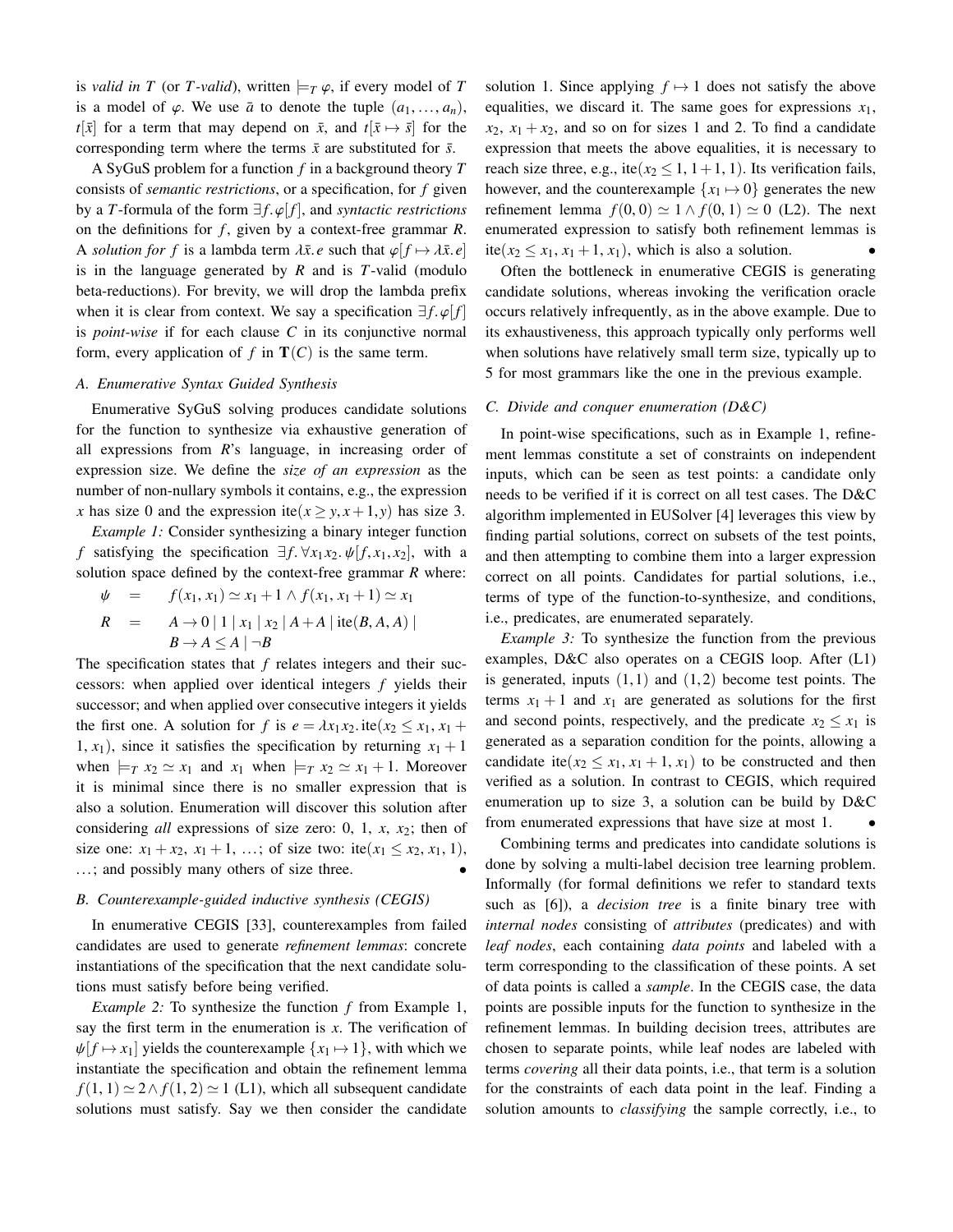split the sample with attributes so that every leaf node can be labeled, and converting the decision tree to a conditional expression. We assume a recursive function TOITE that for a leaf returns its label and for an internal node with attribute *p* and children  $L, R$  returns ite( $p$ , TOITE( $L$ ), TOITE( $R$ )).

*Example 4:* Solution building in Example [3](#page-1-1) is done by learning the decision tree  $x_2 \leq x_1$ 

$$
dt \quad = \quad
$$

$$
\{ (1,1) \} \leftarrow x_1 + 1 \qquad \{ (1,2) \} \leftarrow x_1
$$
\ns, the sample  $f(1,1)$  (1,2) by separating it.

which classifies the sample  $\{(1,1),(1,2)\}$  by separating its<br>points into leafs whose labels source these points. Then points into leafs whose labels cover these points. Then,  $\text{TOITE}(dt) = \text{ite}(x_2 \leq x_1, x_1 + 1, x_1).$ 

In D&C the enumeration of terms and predicates continues until the sample can be classified, with the respective candidate solution then being tested on the specification. D&C is particularly effective on PBE problems, in which the specification for the function to synthesize is essentially just a conjunction of equalities of the form  $f(\bar{c}) \simeq d$  where  $\bar{c}, d$  are concrete constants. In these problems, piecing together a conditional expression satisfying these equalities amounts to solving the entire synthesis problem. The main limitation of D&C is requiring specifications to be point-wise. Other specifications yield points that cannot be labeled independently, which significantly complicates the classification process.

<span id="page-2-1"></span>*Example 5:* Consider again the SyGuS problem from Example [1,](#page-1-0) but with a specification augmented with the clause  $f(x_1, x_2) \simeq x_1 + 1 \Rightarrow f(x_1 + 2, x_2) \simeq x_1$ . This relational constraint makes this specification non-point-wise by introducing a dependency between different inputs of *f*. For example, testing a candidate solution  $x_1$  yields the counterexample  ${x_1 \mapsto 1, x_2 \mapsto 0}$ , from which we generate the refinement lemma  $f(1, 1) \approx 2 \land f(1, 0) \approx 2 \Rightarrow f(3, 0) \approx 1 \land f(1, 2) \approx 1$  $(L3)$ . Determining a solution for  $(1, 0)$  restricts the solution for  $(3, 0)$ : e.g., if the former is  $x_1 + 1$  then the latter must be 1,  $x_2+1$  or another term whose output on  $(3, 0)$  is 1. Since D&C cannot reason about such restrictions, it cannot be applied to this problem. Moreover, a minimal solution for  $f$ , e.g., ite( $x_1 \le x_2$ , ite( $x_2 \le x_1, x_1 + 1, x_1$ ),  $x_2$ ), has size 5, making this seemly simple problem hard for enumerative CEGIS.

# <span id="page-2-0"></span>III. SYNTHESIS VIA PIECEWISE-INDEPENDENT UNIFICATION (UNIF+PI)

We introduce Unif+PI, a new procedure for enumerative SyGuS based, like D&C, on a CEGIS loop for the derivation of refinement lemmas and on extracting data points from these lemmas to guide the unification of partial solutions by means of decision tree learning. In contrast to D&C, however, and similarly to CEGIS in general, it can be applied to any kind of specification. Handling general, as opposed to only piece-wise, specifications introduces a serious challenge to unification:

determining a solution to a given point cannot in general be done independently of other points, as shown in Example [5.](#page-2-1)

<span id="page-2-2"></span>

Fig. 1: Unif+PI loop.

The overall architecture of Unif+PI is shown in Figure [1.](#page-2-2) Its main component is an *SMT-based classifier*. This module is an instance of an SMT solver, and manages two kinds of constraints: *refinement lemmas*, as introduced earlier, and *separation lemmas*, which we describe in the following. The SMT-based classifier produces a *term assignment*: a mapping from data points, represented by their respective function applications, to terms, so that assigning each point to its respective term satisfies the refinement lemma. An example of a term assignment consistent with (L3) from Example [5](#page-2-1) is  $f(1, 1) \mapsto x_2 + x_2$ , { $f(1, 0)$ ,  $f(3, 0)$ ,  $f(1, 2)$ }  $\mapsto x_1$ . The SMTbased classifier also generates an *ordered list of predicates <sup>p</sup>*1,..., *<sup>p</sup><sup>n</sup>* whose goal is to *separate* points that are assigned to different terms. A predicate separates two points if it evaluates differently on them, e.g.,  $x_1 \not\approx x_2$  separates (1, 1) and (3, 0).

The term assignment and the ordered list of predicates correspond to a *candidate classifier*. The predicate list represents a full binary tree whose internal nodes at level *i* are the *i*-th predicate, and the term assignment represents how leafs should be labeled. The *classification checker* determines if a decision tree that correctly classifies the sample can be built from such a candidate. Since the term assignment is consistent with the refinement lemmas, the remaining condition for a correct classification is that all data points in a leaf are assigned the same term. In that case a candidate solution is extracted (with TOITE) from the decision tree. Otherwise a *separation lemma*, which explains why classification failed, is generated to force the SMT-based classifier to produce new, distinct candidate classifiers. Together, these components comprise a learner of classifiers. Their interplay is detailed in the following section.

Our procedure relies on a solution-complete search strategy which generates classifiers in increasing order of *complexity*, defined by a measure that accounts for both the size of the terms, the predicates involved, *and* their quantity. The strategy considers increasingly complex candidates until a successful classifier is learned, in which case the corresponding candidate solution is verified against the specification. Counterexamples to the candidate solution generate new refinement lemmas and cause the learning process to restart. For Example [5,](#page-2-1) whose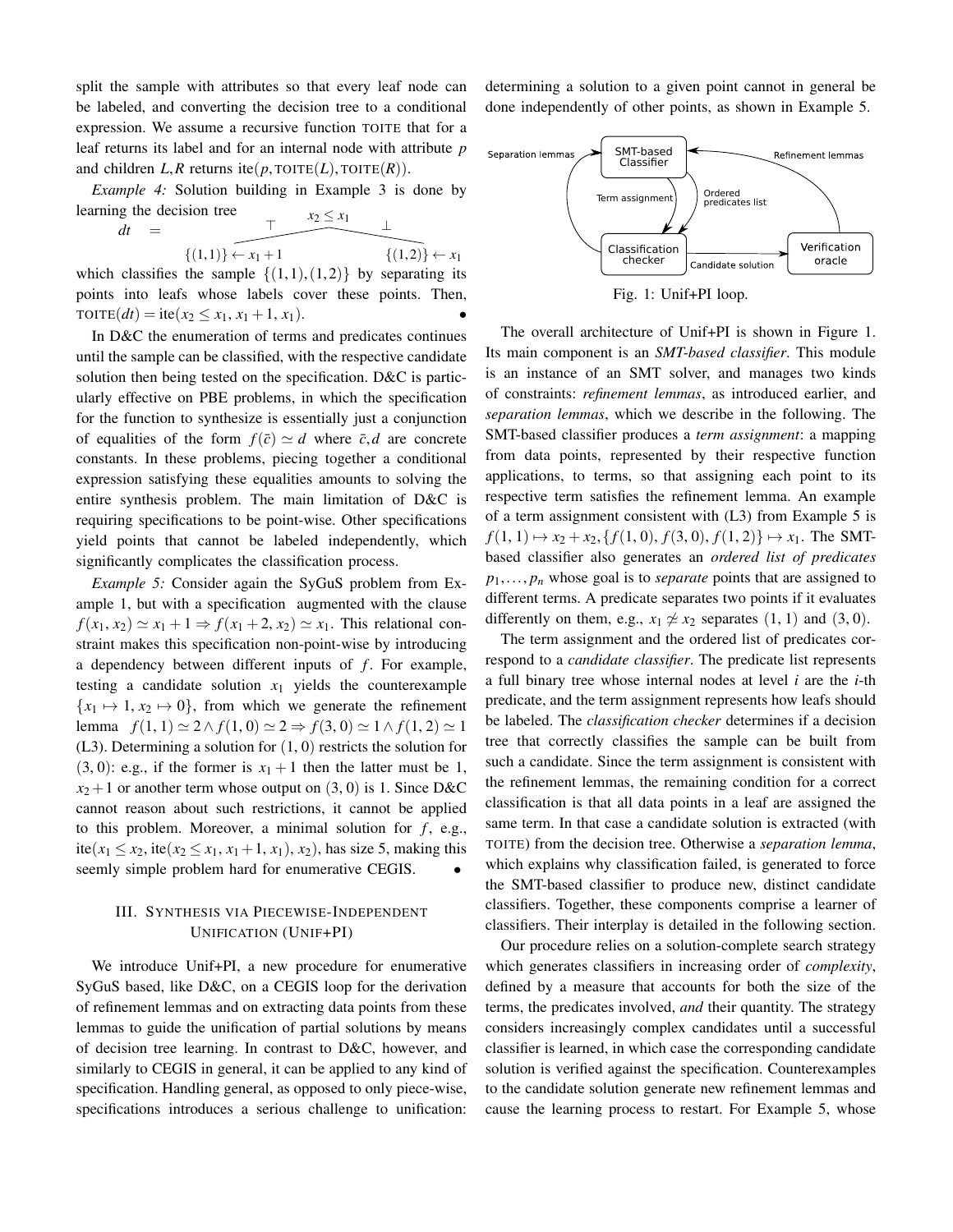## <span id="page-3-0"></span> $SMTCLASSIFY \leftarrow (\varphi_R, \varphi_S, n)$

- 1) If there exists  $t \text{assign} = \{ f(\bar{v}_i) \mapsto t_i \mid F_i \in \mathbf{T}(\varphi_R) \}$  and  $\text{preds} = [v_i, \ldots, v_{i-1}]$  such that  $preds = [p_1, \ldots, p_{n-1}]$  such that:
	- a)  $\#\{t \mid f(\bar{v}) \mapsto t \in \text{tassign}\} \leq n$
	- b)  $size(t) \leq log_2(n)$ , for each  $f(\bar{v}) \mapsto t \in t \text{assign}$
	- c)  $size(p) \leq log_2(n)$ , for each  $p \in \text{preds}$
	- d)  $\models T \varphi_R \sigma_F$  where  $\sigma_F = \{F_i \mapsto (\lambda \bar{x}. t_i) \bar{v}_i \mid f(\bar{v}_i) \mapsto t_i \in$ *tassign*}
	- e)  $\models_T \varphi_S \sigma_F \sigma_P$  where  $\sigma_P = \{P_i \mapsto \lambda \bar{x}, p_i \mid 1 \le i \le n-1\}$

Then, return classifier ( *tassign*, *preds* )

2) Otherwise, return SMTCLASSIFY( $\varphi_R$ ,  $\varphi_S$ ,  $n+1$ )

Fig. 2a: Classifier parameterized by sets of refinement lemmas  $\varphi_R$ , separation lemmas  $\varphi_S$ , and threshold *n*, with  $n = 1$  initially.

solution is an expression of size 5, Unif+PI is able to assemble it by unifying partial solutions of size up to 1 using predicates of size 1. Our implementation of Unif+PI in the CVC4SY solver finds this solution for *f* in 1s, while CVC4SY's CEGIS takes 18s and EUSolver, which cannot apply its D&C and is forced to fall back to CEGIS, takes 4m20s.

## <span id="page-3-2"></span>*A. SMT-based decision tree learning*

The SMT-based classifier (SMTCLASSIFY) and the classification checker (CLASSCHECKER) are described at a high level in Figures [2a](#page-3-0) and [2b.](#page-3-0) For the enumeration of terms and predicates, SMTCLASSIFY relies on an underlying SMT solver. It encodes syntax restrictions as logical constraints whose model values correspond to expressions generated by the grammar, exploring the search space exhaustively [\[27,](#page-8-10) [28\]](#page-8-11). Thus  $\varphi_R$  and  $\varphi_S$  are constraints in terms of metavariables corresponding to data points and ranging over expressions to be enumerated. For instance, (L3) from Example [5](#page-2-1) is normalized as  $F_1 \simeq 2 \wedge F_2 \simeq 2 \Rightarrow F_3 \simeq 1 \wedge F_4 \simeq 1$ , with metavariable  $F_1$  corresponding to point  $f(1,1)$  and so on. Separation lemmas also depend on metavariables, with *P<sup>i</sup>* denoting the *i*-th predicate in the classifier.

Conditions (1a)-(1c) in SMTCLASSIFY refer to generating terms and predicates within the current threshold, given by *n*. Condition (1a) requires the number of distinct terms assigned to be at most *n*. This ensures a *minimally diverse* term assignment, considering first partial solutions that cover more data points. The number of predicates, *n*−1, is bound by the number of distinct terms. The rationale is that, in building a classifier, one should not need more predicates than distinct partial solutions. Conditions (1b) and (1c) require that no term or predicate have a bigger size than  $log_2(n)$ , thus biasing the search towards many small expressions. These conditions guarantee that we only try a new combination of maximum term size, maximum predicate size, number of distinct terms and of distinct predicates once all candidate classifiers in

CLASSCHECKER ←  $({f(\bar{v}_1) \mapsto t_1,..., f(\bar{v}_n) \mapsto t_n}, [p_1,..., p_m])$ 

- 3) For a given  $f(\bar{v}) \mapsto t$ , let  $eval(\bar{v}) = [\models_T p_1(\bar{v}), \dots, \models_T p_m(\bar{v})]$
- 4) If there are no  $f(\bar{v}_i) \mapsto t_i, f(\bar{v}_j) \mapsto t_j \in \text{tassign, for } 1 \leq i < j \leq n$ ,<br>such that  $eval(\bar{v}_i) = eval(\bar{v}_i)$  and  $\forall x, t \in \mathcal{X}$ , such that  $eval(\bar{v}_i) = eval(\bar{v}_j)$  and  $\not\models_T t_i \simeq t_j$

Then, return candidate solution TOITE(*tassign*, *preds*)

5) Otherwise, return separation lemma

$$
E_1 \wedge F_{s_1} \ncong F_{s'_1} \wedge P_1 \simeq p_1 \wedge \cdots \wedge E_m \wedge F_{s_m} \ncong F_{s'_m} \wedge P_m \simeq p_m \Rightarrow F_i \simeq F_j
$$

in which  $s'_1 < \cdots < s'_m < j$ ,  $E_1 = F_1 \simeq \cdots \simeq F_{s_1-1}$ , and, for  $l > 1$ ,<br>  $F_l = \Lambda F_l \simeq F_l$ , such that eval(5.) = eval(5.) = x t,  $\sim t$ .  $E_l = \bigwedge F_{k_1} \simeq F_{k_2}$ , such that  $eval(\bar{v}_{k_1}) = eval(\bar{v}_{k_2})$ ,  $\models_T t_{k_1} \simeq t_{k_2}$ ,  $k_1 < k_2, k_1 \leq s_l$  or  $k_1 \leq s'_l$ , and  $k_2 > s_l, s'_l$ .

Fig. 2b: Checks if a candidate classifier, given by a term assignment and an ordered list of predicates, can correctly classify sample. We assume a natural extension of TOITE for candidate classifiers.

the current threshold fail. Conditions (1d) and (1e) require consistency with the input refinement and separation lemmas.

Once SMTCLASSIFY produces a candidate classifier consistent with the lemmas, CLASSCHECKER is invoked to determine whether it correctly classifies the sample. This is based on whether the sample is *separable*. This is *not* the case when two data points have the same evaluation vectors in the ordered predicate list, computed in Step (3), but are assigned different terms. This test is made in Step (4). If the sample is separable, a candidate solution is built as a conditional expression corresponding to the classifier. Otherwise, a separation lemma is generated, in Step (5). The lemma can be seen as a *trace* of incrementally building a decision tree, with predicates added to resolve *separation conflicts*: points assigned different terms having the same classification in the current tree. We explain the structure of the separation lemma in detail in Example [6](#page-3-1) below, showing a complete execution of Unif+PI. Intuitively, it is structured so that the *i*-th predicate solves the *i*-th separation conflict. This conflict is witnessed, after the (*i*−1)-th conflict, by  $(a)$   $E_i$ , a series of points with the same classification,  $(b)$ a pair of points  $(F_{s_i}, F_{s'_i})$  assigned different terms and  $(c)$  the value of the *i*-th predicate separating  $(F_{s_i}, F_{s'_i})$ .

<span id="page-3-1"></span>*Example 6:* Consider again the SyGuS problem from Example [5.](#page-2-1) Initially the set of refinement lemmas is empty, so no data points have been collected. The enumeration in SMT-CLASSIFY produces a single term of size 0 as the candidate classifier, which is trivially a candidate solution returned by CLASSCHECKER. Say that solution is  $f = \lambda x_1 x_2 x_1$ ; its verification will fail with, say, the counterexample  $\{x_1 \mapsto 1, x_2 \mapsto 0\}$ which yields the refinement lemma  $f(1, 1) \simeq 2 \wedge f(1, 0) \simeq$  $2 \Rightarrow f(3, 0) \simeq 1 \land f(1, 2) \simeq 1$ , normalized for SMTCLASSIFY as  $F_1 \simeq 2 \wedge F_2 \simeq 2 \Rightarrow F_3 \simeq 1 \wedge F_4 \simeq 1$ . To simplify presentation we ambiguously refer to data points by their metavariables *Fi* . SMTCLASSIFY starts searching for a term assignment with a single distinct term of size 0 that is consistent with  $\varphi_R$ . No such assignment exists, which forces an increase of the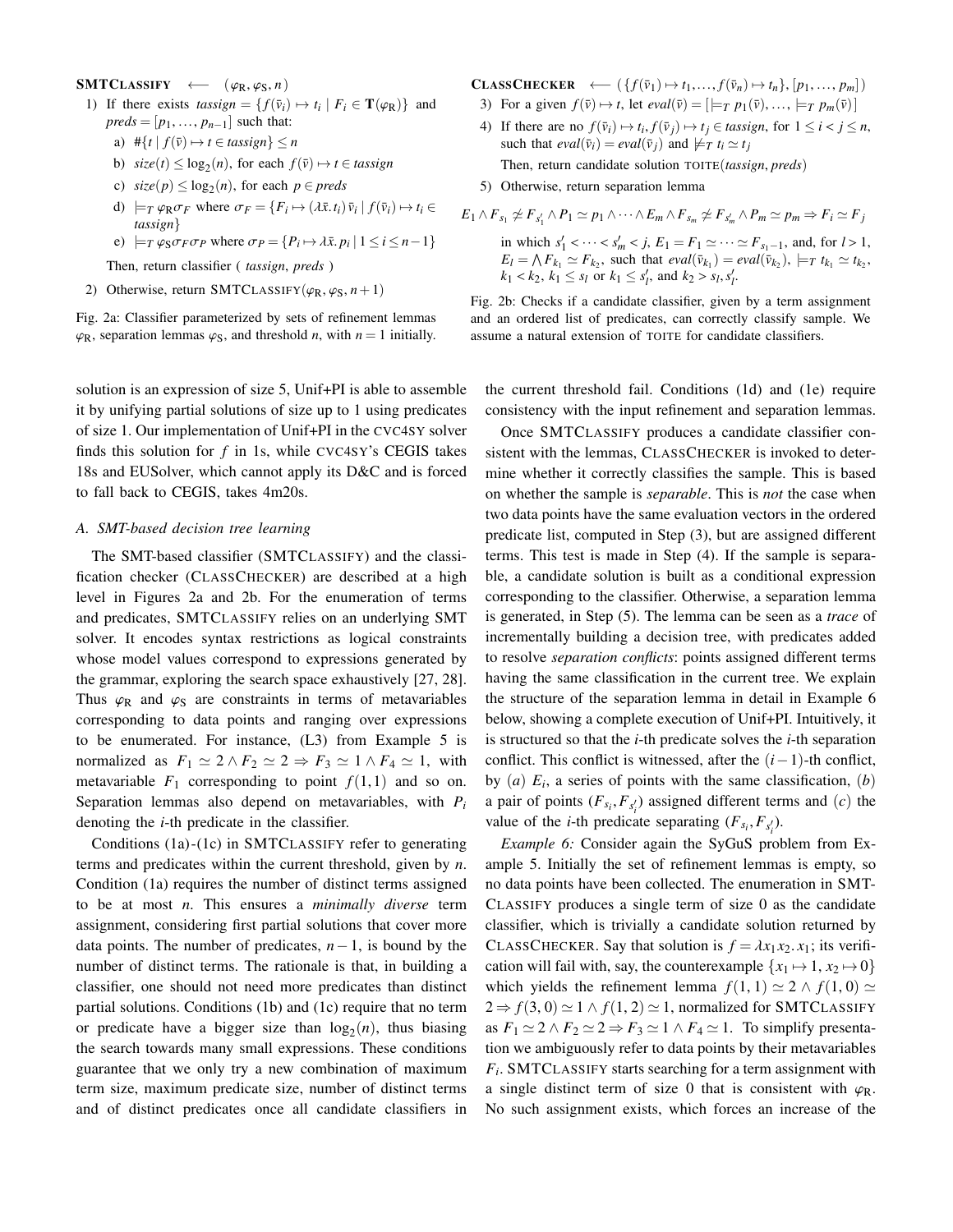<span id="page-4-0"></span>

Fig. 3: Step-wise computation of separation lemma for failed classification checking.

enumeration threshold. After the expansion, term assignments now contain up to two distinct terms and one predicate, with maximum expression size 1. The next candidate classifier generated within this threshold that satisfies the refinement lemma is  $F_1 \mapsto x_2 + x_2$ ,  $\{F_2, F_3, F_4\} \mapsto x_1, P_1 \mapsto \top$ . Again to simplify presentation we represent the ordered predicate list as a mapping of indexed predicate metavariables.

We illustrate the checking of candidate classifiers by CLASSCHECKER via the incremental building of a decision tree as represented in a separation lemma. As soon as we consider the points corresponding to  $F_1$  and  $F_2$ , which have different term assignments, we have a separation conflict. Since  $\top$  cannot separate  $(1, 1)$  and  $(1, 0)$ , the classification fails and a separation lemma  $P_1 \simeq \top \Rightarrow F_1 \simeq F_2$  is produced: if the first predicate is  $\top$ , then  $F_1$  and  $F_2$  must be assigned the same term, otherwise we would have the same conflict. Adding this lemma to SMTCLASSIFY forces new candidate classifiers to either equate  $F_1$  to  $F_2$  in the assignment or to provide a new predicate. The next candidate classifier to satisfy the constraints is  $\{F_1, F_2, F_3\} \mapsto x_2 + 1, F_4 \mapsto 1, P_1 \mapsto x_2 \le x_1$ . Running CLASSCHECKER on it goes as follows:

$$
F_1, F_2, F_3 \diamond F_4 \rightarrow \begin{array}{c} x_2 \leq x_1 \\ \downarrow \\ F_1, F_2, F_3 \end{array} \begin{array}{c} \text{Point} \quad x_2 \leq x_1 \\ \downarrow \\ F_2 \quad (1, 1) \\ F_3 \quad (3, 0) \\ F_4 \quad (1, 2) \end{array} \begin{array}{c} \uparrow \\ \uparrow \\ \uparrow \\ \uparrow \\ \uparrow \\ \downarrow \end{array}
$$

The first three points can be added to the same leaf since they are assigned the same term. A separation conflict, represented by  $\diamond$ , occurs when  $F_4$  is added; however, it can be resolved by the predicate  $P_1$  which separates the offending points. Thus the sample is classified, so the candidate solution ite( $x_2 \leq x_1, x_2 +$ <sup>1</sup>, <sup>1</sup>) can be extracted from the decision tree. The verification fails again though, and a refinement lemma  $f(-1, -1) \simeq$  $0 \wedge f(-1, -1) \simeq 0 \Rightarrow f(1, -1) \simeq -1 \wedge f(-1, 0) \simeq -1$ , normalized as  $F_5 \simeq 0 \wedge F_5 \simeq 0 \Rightarrow F_6 \simeq -1 \wedge F_7 \simeq -1$ , is added to SMTCLASSIFY. A new candidate classifier satisfying the new set of lemmas can only be generated after increasing the threshold, now allowing 3 distinct terms and 2 predicates to be used, with size up to 1. The next candidate classifier provided to CLASSCHECKER is  ${F_1, F_5} \rightarrow x_1 + 1$ ,  ${F_6} \mapsto x_2, {F_2, F_3, F_4F_7} \mapsto x_1, P_1 \mapsto x_1 \leq x_2, P_2 \mapsto x_2 \leq x_1,$ whose failed checking and resulting separation lemma are seen in Figure [3.](#page-4-0) Note that three separation conflicts occur, first  $F_1 \diamond F_2$ , which is resolved by  $P_1$ , then  $F_1 \diamond F_4$ , resolved by  $P_2$ , and finally  $F_3 \diamond F_6$ , which cannot be resolved. Changing the term assignment by equating  $F_3$  (and therefore also  $F_2$ ) to  $F<sub>6</sub>$  avoids this scenario and is consistent with the previous lemmas. With SMTCLASSIFY returning the candidate clas $s$ ifier  ${F_1, F_5} \rightarrow x_1 + 1, {F_2, F_3, F_6} \rightarrow x_2, {F_4, F_7} \rightarrow x_1,$  $P_1 \mapsto x_1 \leq x_2, P_2 \mapsto x_2 \leq x_1$ , CLASSCHECKER verifies it and produces the minimal solution from Example [5:](#page-2-1)

$$
x_1 \le x_2
$$
  
\n
$$
x_2 \le x_1
$$
  
\n
$$
F_2, F_3 F_6
$$
  
\n
$$
x_1 x_2 \text{.} \text{ite}(x_1 \le x_2,
$$
  
\n
$$
\text{ite}(x_2 \le x_1, x_1 + 1, x_1),
$$
  
\n
$$
x_2
$$
  
\n
$$
x_1, F_5, F_4, F_7
$$

# *B. Unif+PI Correctness Properties*

Unif+PI satisfies the following properties where  $\varphi_R$  is the input set of refinement lemmas before normalization.

*Theorem 1 (Soundness):* The candidate solution produced by CLASSCHECKER satisfies  $\varphi_R$ .

*Theorem 2 (Solution Completeness):* If there exists a candidate solution *e* satisfying  $\varphi_R$ , then SMTCLASSIFY( $\varphi_R, \varphi_S, 1$ ), in which  $\varphi_R$  has been normalized and  $\varphi_S$  is initially empty but augmented after each failed execution of CLASSCHECKER, generates a term assignment *tassign* and an ordered predicate list *preds* such that CLASSCHECKER(*tassign*,*preds*) returns *<sup>e</sup>*.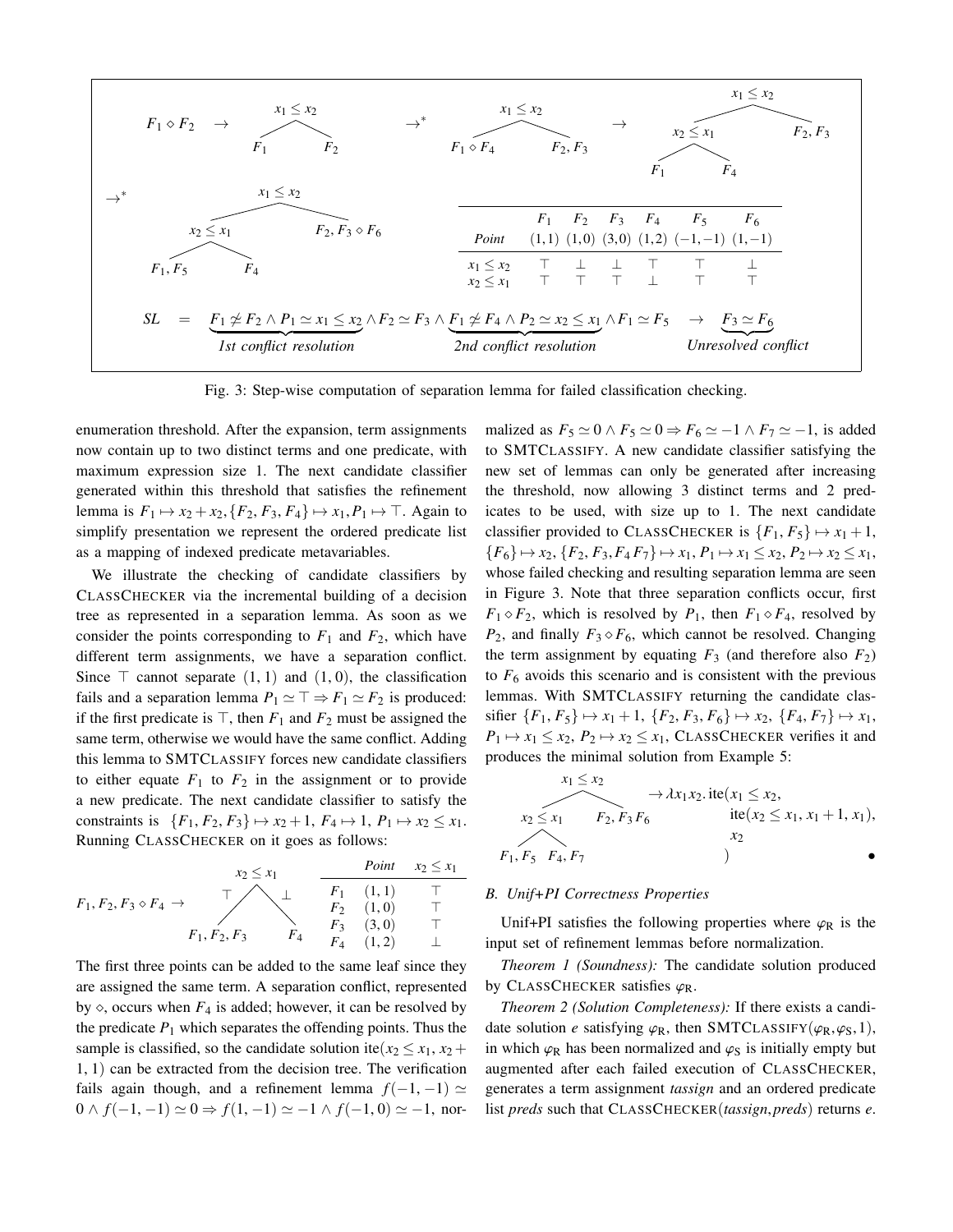<span id="page-5-2"></span>

Fig. 4a: Unif+PI+E loop, with predicate enumeration independent from term enumeration.

Moreover, *e* is minimal with respect to the complexity measure used by SMTCLASSIFY.

# <span id="page-5-0"></span>IV. UNIF+PI WITH UNCONSTRAINED PREDICATE ENUMERATION

The generation of separation lemmas by CLASSCHECKER and their usage in SMTCLASSIFY, besides being instrumental for (bounded) solution completeness, biases Unif+PI to produce candidate solutions minimal with respect to expression size, number of distinct terms, and number of predicates. Often, however, sacrificing completeness and minimality allows problems to be solved more efficiently. We propose a variation of Unif+PI, which we denominate Unif+PI+E, that enumerates predicates independently of previous classification attempts. The algorithm's overall architecture can be seen in Figure [4a.](#page-5-2) SMTCLASSIFY is simplified to produce only term assignments, based solely on refinement lemmas, i.e., it drops conditions (1c) and (1e). An independent predicate enumerator generates predicates in increasing order of size, without further constraints. In this setting, more predicates are available to the learner to solve separation conflicts and successfully classify the sample. On the other hand, the completeness and minimality guarantees of Unif+PI are lost.

The learning algorithm (LEARN) of Unif+PI+E is shown in Figure [4b.](#page-5-2) It is very similar to the classical ID3 multi-label decision tree learning algorithm [\[24\]](#page-8-15). It takes as input a set of predicates and a term assignment and returns a conditional expression corresponding to the learned classifier. Due to the dependency between data points, it does not interleave the labeling of leafs with choosing attributes, as in ID3. Instead, the labeling is fixed by the term assignment built by SMTCLASSIFY. Step 1 checks whether the input points are assigned the same term, in which case the sample is correctly classified, corresponding to a leaf in the decision tree. Otherwise, a predicate is used to split the sample and recursively attempt to classify it (Step 3), adding an internal node to the decision tree. Classification fails when there is a separation conflict that cannot be solved (Step 2).

LEARN is parameterized by a selection heuristic for choosing predicates in Step 3. This choice influences not only the size of the classifier, as in ID3, but also whether classification

LEARN ←  $({f(\bar{v}_1) \mapsto t_1, ..., f(\bar{v}_n) \mapsto t_n}, {p_1, ..., p_m})$ 

- 1) If  $t_1 = t_2 = \cdots = t_n$  then return  $t_1$
- 2) If  $\{p_1, \ldots, p_m\} = \emptyset$  then return  $\perp$
- 3) Let *p* be a heuristically selected from  $\{p_1, \ldots, p_m\}$  and
	- a)  $\text{tassign}_{\top} = \{ f(\bar{v}_i) \mapsto t_i \mid \models_T p(\bar{v}_i) \}, \text{ for } 1 \leq i \leq n$
	- b)  $\text{tassign}_{\perp} = \{ f(\bar{v}_i) \mapsto t_i \mid \not\models T p(\bar{v}_i) \}, \text{ for } 1 \leq i \leq n$
	- c)  $\text{preds} = \{p_1, ..., p_m\} \setminus \{p\}$

Return ite (*p*,LEARN(*tassign*>, *preds*),LEARN(*tassign*⊥, *preds*))

Fig. 4b: Decision tree learning algorithm based on ID3.

succeeds, since the labeling is fixed. We follow previous work on using extensions of information gain heuristics to function and invariant synthesis [\[4,](#page-8-6) [14\]](#page-8-16). Note, however, that because of our fixed labeling, we do not need to compute information gain at the level of the refinement lemmas, as done in the ICE framework for invariant synthesis [\[14\]](#page-8-16).

The price we pay for a simpler enumeration is losing the tight integration between predicates and term assignments given by the separation lemmas in Unif+PI. Separation conflicts in Unif+PI+E are only resolved by enumerating new predicates, which can make the procedure diverge, since term assignments are not being considered exhaustively.

Another issue is that the large number of predicates available for classification makes Unif+PI+E heavily dependent on the predicate selection heuristic, as it influences not only whether a decision tree can be learned, and its size, but also which predicates compose the decision tree. This is problematic when a predicate that might be crucial for building the actual solution for the function to synthesize, not only a classifier for the sample, is ignored because other predicates that do not lead to a successful solution are selected.

## V. EXPERIMENTS

<span id="page-5-1"></span>We implemented our approach in CVC4SY [\[25\]](#page-8-12). We eval-uated<sup>[1](#page-5-3)</sup> its two flavors in comparison with CVC4SY's enumerative CEGIS and with LOOPINVGEN [\[22\]](#page-8-17), the winner of the invariant track in SyGuS-COMP 2018 [\[3\]](#page-8-18). For Lustre invariant synthesis problems, we also compared our implementation with the Kind 2 model checker [\[8,](#page-8-19) [18\]](#page-8-20). We refer to CVC4SY's configurations by:

- CVC+C: CVC4SY's enumerative CEGIS (previous work)
- CVC+UPI: CVC4SY's Unif+PI (from Section [III\)](#page-2-0)
- CVC+UPI+E: CVC4SY's Unif+PI+E (from Section [IV\)](#page-5-0)

The benchmark suite from the SyGuS-COMP 2018 contains three kinds of benchmarks: PBE benchmarks, general function synthesis benchmarks, and invariant synthesis benchmarks. We do not consider PBE nor single invocation [\[27\]](#page-8-10) benchmarks since specialized procedures [\[2,](#page-8-5) [4,](#page-8-6) [27\]](#page-8-10) are better suited for these restricted fragments. Further eliminating benchmarks

<span id="page-5-3"></span><sup>1</sup>Full data at<http://cvc4.cs.stanford.edu/papers/FMCAD2019-UnifPI/>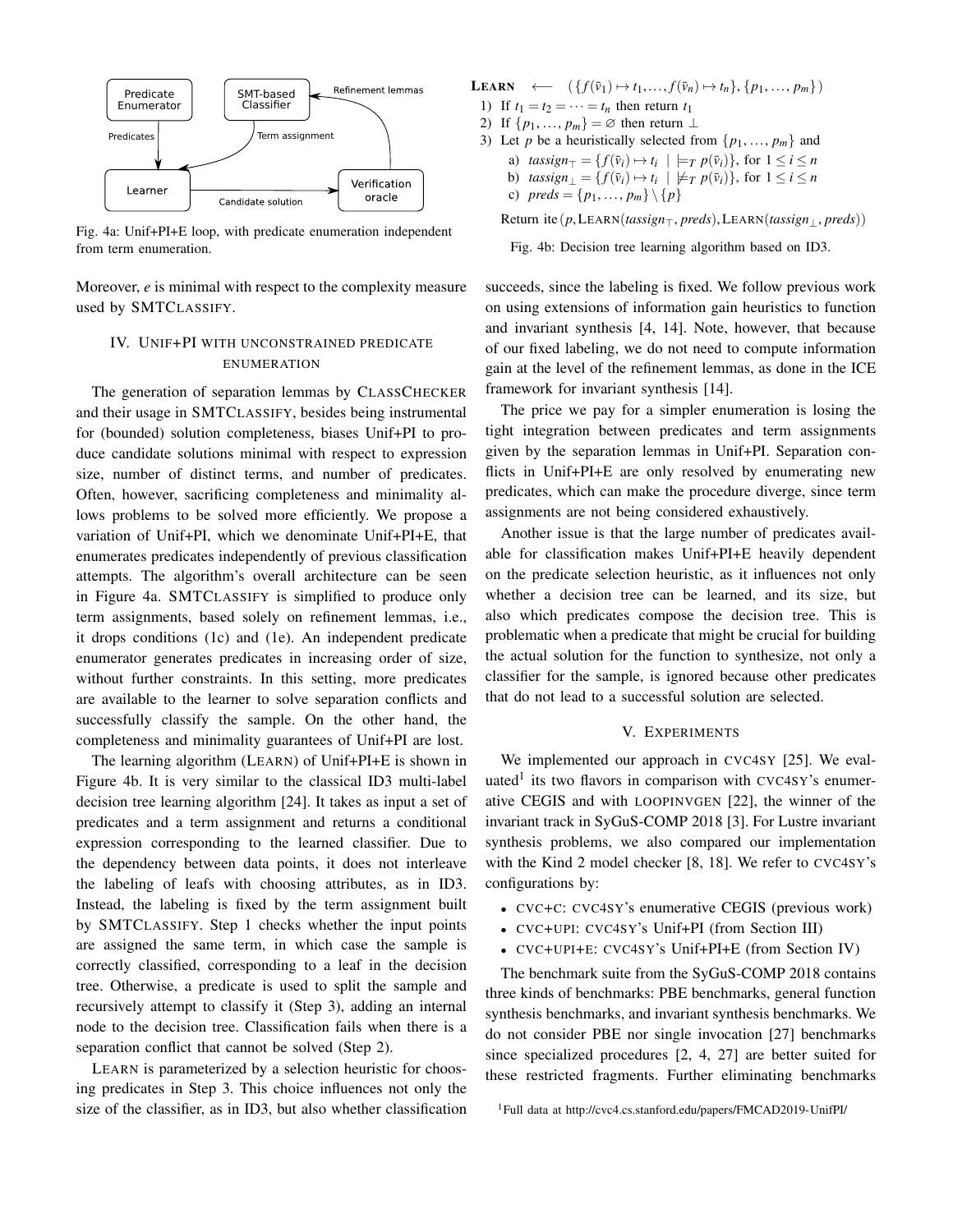<span id="page-6-0"></span>

|                 | Solved | Unique | Total time |     | Fastest Shortest |
|-----------------|--------|--------|------------|-----|------------------|
| $CVC+C$         | 341    | 30     | 436251s    | 245 | 259              |
| $CVC+UPI+E$     | 332    | 47     | 414356s    | 306 | 222              |
| $CVC+UPI$       | 291    | 3      | 494534s    | 236 | 231              |
| LOOPINVGEN      | 298    |        | 433273s    | 261 | 289              |
| <b>CVC-PORT</b> | 400    |        | 31476s     | 379 | 306              |

Fig. 5a: Results for 567 invariant SyGuS benchmarks, 1800s timeout. "Unique" is problems solved only by that configuration. "Fastest" (resp. "Shortest") is how often a solution was reported among the fastest (resp. shortest) with respect to other configurations. The criteria for computing "fastest" and "shortest" are as in SyGuS-COMP 2018 [\[3\]](#page-8-18).

<span id="page-6-1"></span>

Fig. 6a: Solving time comparisons for CVC4SY configurations.

whose syntax restrictions forbid conditional expressions leaves only 16 general function synthesis benchmarks for consideration. We therefore focus our evaluation on the remaining 127 invariant synthesis benchmarks and on an extra 440 invariant synthesis benchmarks stemming from the verification of Lustre [\[17\]](#page-8-21) programs in the standard test suite of Kind 2.

#### *A. Comparison against other SyGuS solvers*

Results are summarized in Figure [5a.](#page-6-0) CVC+C solves the most problems, slightly ahead of CVC+UPI+E, while CVC+UPI and LOOPINVGEN have comparable performance. However, as seen in Figure [5b,](#page-6-0) CVC+UPI+E solves problems much faster than CVC+C, except for some hard problems (>1000s), and CVC+UPI is faster or comparable on problems requiring up to 100s. Moreover, as indicated in Figure [6a,](#page-6-1) in comparison with CVC+C on commonly solved problems, CVC+UPI is on average  $1.5\times$  faster. Even more notably, CVC+UPI+E is over  $100\times$  faster. We attribute this to solutions to many invariant synthesis problems involving Boolean combinations of small literals, where divide and conquer techniques like Unif+PI are more efficient. On the other hand, CVC+C excels when invariants are only expressible by single literals with large term sizes, where divide and conquer is not helpful.

Overall, CVC+UPI+E has compelling advantages over the other solvers: it solves almost as many problems as CVC+C; has the greatest number of uniquely solved problems; and is often orders of magnitude faster on commonly solved problems, as can be seen in the plots in Figures [6a](#page-6-1) and [6b.](#page-6-1) A disadvantage is that its synthesized invariants are generally bigger than those produced by LOOPINVGEN and other CVC4SY configurations, which seek minimal solutions. Often,



Fig. 5b: Solved problems per time for each configuration.



Fig. 6b: Solving time comparisons for CVC4SY vs LOOPINVGEN.

CVC+UPI+E can find invariants that combine several simple attributes, while a smaller solution could be built by using fewer, more complex, attributes or by considering different term assignments for the data points. Furthermore, CVC+UPI+E may fail to find solutions that CVC+C and CVC+UPI eventually find thanks to their solution-completeness guarantees.

The performances of CVC+UPI and LOOPINVGEN are comparable, with CVC+UPI solving 29 problems not solved by LOOPINVGEN, and LOOPINVGEN solving 36 not solved by CVC+UPI. However, it is overall slower on commonly solved problems with respect to both LOOPINVGEN and CVC+UPI+E. We believe this is due to its exhaustive search up to a threshold, which recall from Section [III-A](#page-3-2) is related to the size and number of predicates used in the classification.

Given the different strengths of both CVC+UPI and CVC+UPI+E with respect to CVC+C, a portfolio (CVC-PORT) of the three is close to the best of all worlds. As shown in Figure [5a,](#page-6-0) it solves a total of 400 problems (100 more than LOOPINVGEN), is significantly faster than all configurations taken independently, and produces shortest solutions at a similar rate as CVC+C and CVC+UPI. Note that CVC-PORT is a virtual best solver, not an automatic scheduler.

## *B. Comparison against a model checker*

To put the performance of our SyGuS approaches into perspective, we include a comparison with the Kind 2 model checker on its own set of benchmarks. In particular, this evaluation shows how our general-purpose function synthesis compares with specialized state-of-the-art model checking techniques. While the only invariant synthesis specific tech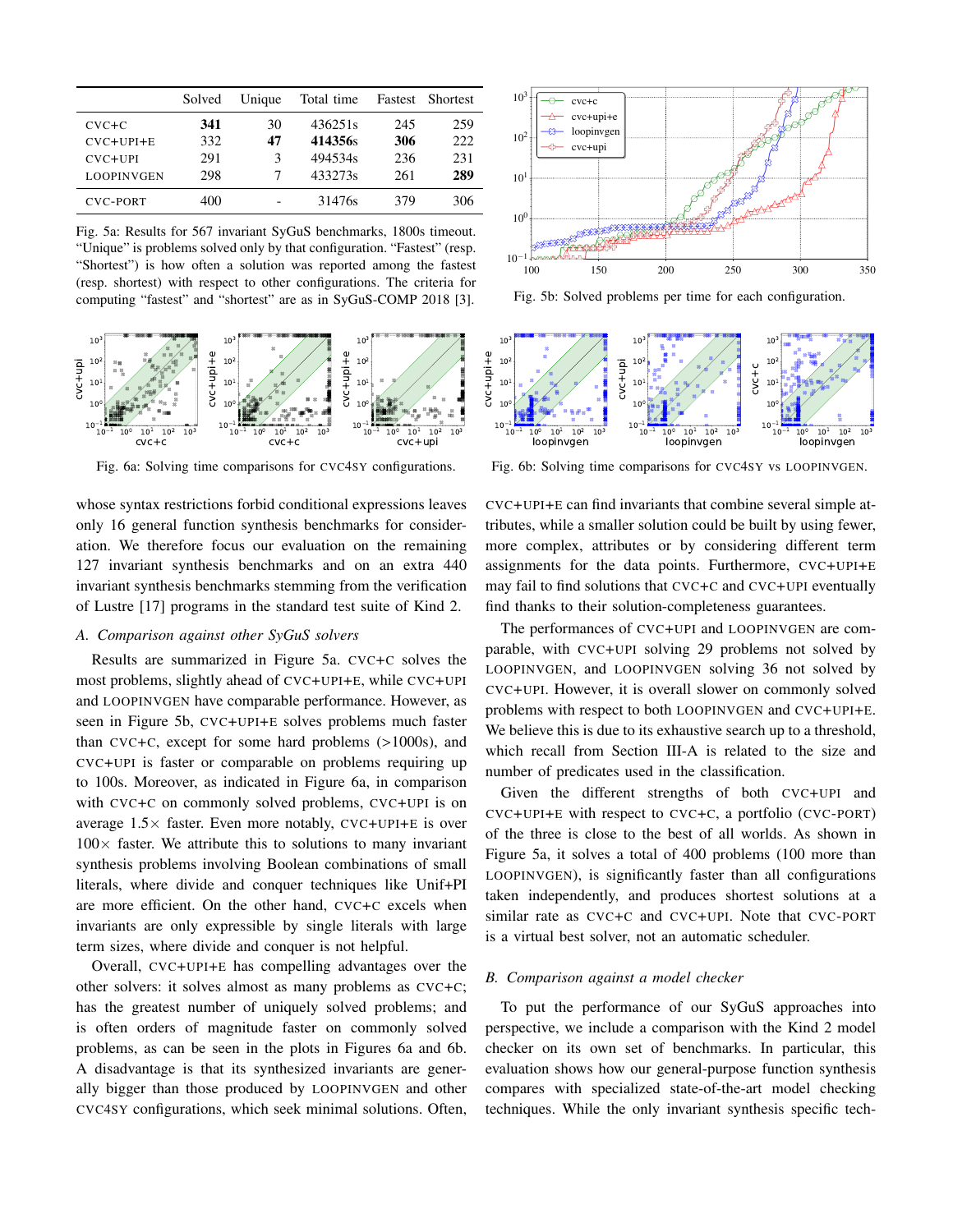nique CVC4SY applies is post-condition strengthening, model checking techniques heavily exploit reachability analysis.

Kind 2 employs three induction-based model checking techniques: *k*-induction [\[30\]](#page-8-22), IC3 [\[7\]](#page-8-23), and generation of auxiliary invariants [\[18\]](#page-8-20). The three techniques can be run in parallel and complement each other. Kind 2 solves all the 480 benchmarks it its test suite in less than 120 seconds. When only IC3 or *k*-induction is enabled (without auxiliary invariant generation), the number of solved instances decreases to 445 and 313, respectively. Increasing the timeout to 1800s does not help these techniques. In contrast, no CVC4SY configuration in isolation can solve as many problems. However, with a 1800s timeout, CVC+UPI+E can solve 8 problems that IC3 cannot and 71 problems that *k*-induction cannot. More interestingly, if we consider CVC-PORT, it solves more problems than *k*induction alone, 323 vs. 313, although is on average  $10\times$ slower. Furthermore, CVC-PORT solves 82 problems that *k*induction cannot solve, and *k*-induction solves 72 problems that CVC-PORT cannot solve. We consider these results encouraging, as our framework is general and can be used with any theory for which a ground decision procedure is available. This is not the case for IC3, where a key element of the technique, the generalization of counterexamples, is highly dependent on the theory. Nevertheless, the effectiveness of Kind 2 shows ways of improving CVC4SY's techniques for syntax-guided invariant synthesis. Both IC3 and *k*-induction are greatly helped using auxiliary invariants, which is a clear direction for improving CVC4SY. A more challenging direction is to adapt IC3 techniques to the enumerative SyGuS setting.

## VI. RELATED WORK

A myriad of approaches have been developed to tackle syntax-guided synthesis, generally as instances of CEGIS but with varying ways of generating candidate solutions, such as via enumerative [\[33\]](#page-8-4), stochastic [\[29\]](#page-8-24), symbolic [\[12,](#page-8-25) [26\]](#page-8-7) search or combinations thereof [\[2,](#page-8-5) [11,](#page-8-26) [19\]](#page-8-27). Our approach extends to general function synthesis divide and conquer techniques [\[4,](#page-8-6) [21\]](#page-8-28). Conceptually, however, it is closer to invariant synthesis techniques such as Padhi et al.'s precondition inference with attribute learning (PIE) [\[23\]](#page-8-29), which is the bases for LOOPIN-VGEN, and Garg et al.'s ICE framework [\[13\]](#page-8-30). Both reduce invariant synthesis to learning a classifier for a sample built from unrollings of the transition system and from counterexamples for failed candidates. Differently from general function synthesis, however, data points are always only labeled with  $\top, \bot$ , which allows them to operate on a significantly simpler setting. In PIE, samples contain only positive and negative points, so classification hinges on having attributes to resolve separation conflicts. Attributes are generated via an enumerator, so their overall algorithm is similar to Unif+PI+E. Candidate invariants are generated via standard *provably approximately correct* (PAC), which is biased towards small solutions, explaining why LOOPINVGEN excels in finding concise invariants.

In ICE, samples contain implication counterexamples, so that classification must account for the dependency between these points. Since that is the only dependency in samples, its focus is on extending information-gain heuristics to cope with implications, rather than on producing a correct by construction labeling, as in our approach, before building a classifier. Recently, ICE has been extended to Horn clause solving by Ezudheen et al. [\[10\]](#page-8-31). Similarly to our setting, they need to cope with complex constraints relating data points. Their decision tree learner therefore employs a Horn solver to check that their labeling does not violate the constraints.

The SMT-based classifier in Unif+PI has similarities with recent work by Narodytska et al. [\[20\]](#page-8-32) on learning optimal decision trees with SAT solvers. They fully reduce the task of learning a minimal decision tree to a SAT problem and show they can deal with publicly available datasets of practical interest. Their encoding, however, tackles a significantly simpler problem than we do, since they consider a fixed set of attributes, only label points with  $\top, \bot$ , and have no dependencies between points.

### VII. CONCLUSIONS AND FUTURE WORK

We have presented Unif+PI, a new algorithm for enumerative syntax-guided synthesis based on learning classifiers using an SMT solver. It generalizes divide and conquer enumeration for non-point-wise specifications, thus extending the approach to general purpose function synthesis. We also presented Unif+PI+E, a variant that sacrifices coverage and conciseness of solutions for better performance. We implemented both algorithms in CVC4SY and extensively evaluated them on standard benchmarks sets from the SyGuS and model checking domains. Our results show that both flavors of our algorithm lead to gains in comparison with the state of the art.

In future work we will focus on refining Unif+PI+E, which shows more promising results. To improve convergence, we may address the issue of not relating term assignments and separation conflicts in a similar way to Horn-ICE [\[10\]](#page-8-31) by adopting partial term assignments. These would be extended with suitable terms during decision tree learning, relying on an underlying SMT solver to check that the assignment still conforms with the refinement lemmas. Another direction, which would also benefit Unif+PI, is to optimize enumeration, thus improving scalability, by determining that parts of the data points are *irrelevant*. Consider, e.g., a separation conflict  $f(0,0,0,1,2,1,0) \diamond f(1,0,0,5,2,1,3)$ , whose resolution can be done with predicates ranging only over *f*'s first, fourth and seventh inputs. This would reduce noise in the data by ignoring portions of counterexamples, used to generate data points, that are not necessary to witness solution verification failures.